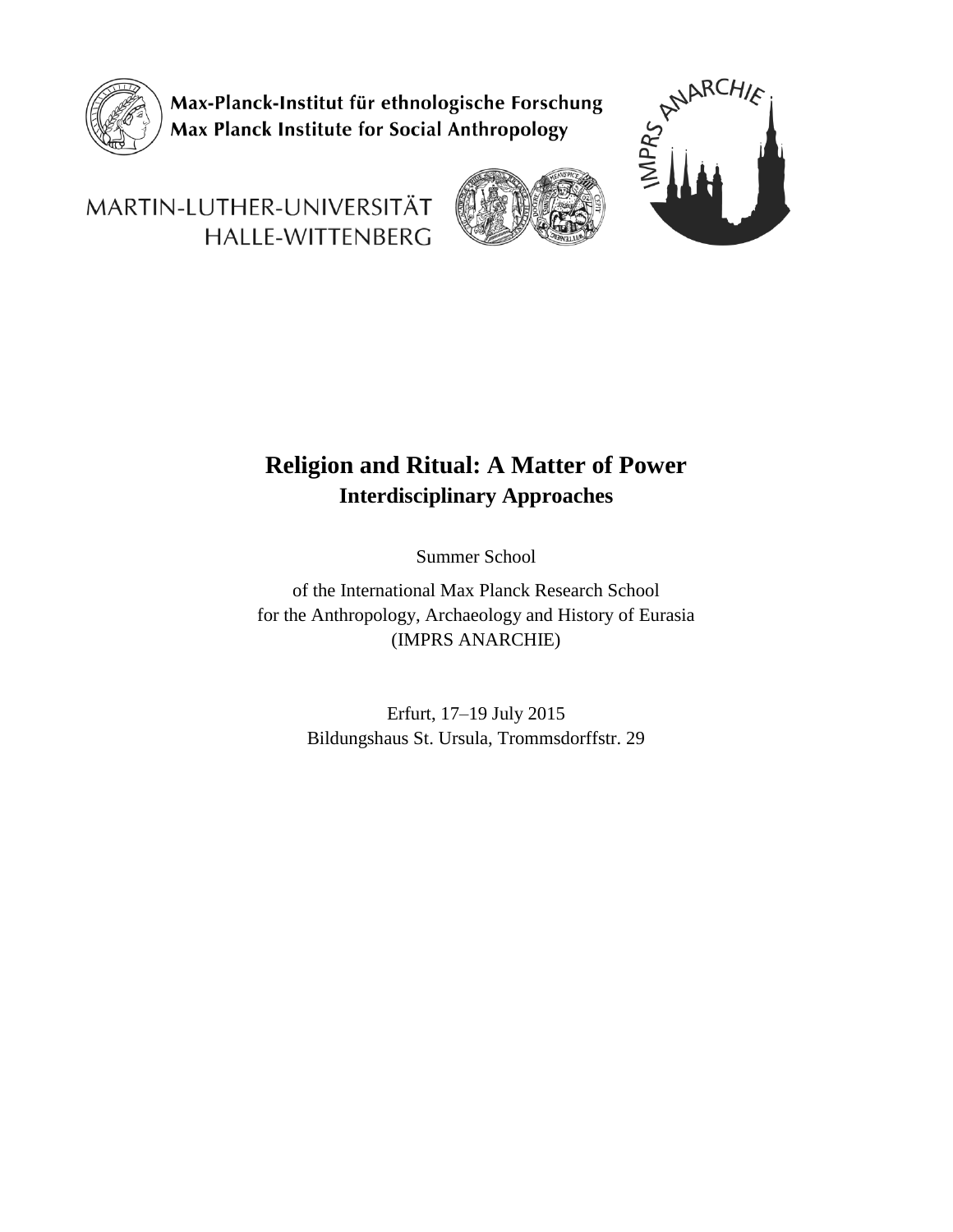## **Friday, 17 July**

11:30–11:45 **Welcome Address** Ditte Maria Damsgaard Hiort

## *Section 1: Power Transitions and Religion*

- 11:45–13:15 **Laurent Berger** (Laboratoire d'Anthropologie Sociale, EHESS, Paris) Hegemony, Ritual and Power in Madagascar Chair: Giuseppe Tateo
- 13:15–15:00 *Lunch*
- 15:00–16:30 **Michael G. Müller** (Martin Luther University Halle-Wittenberg) **Stefan Pfeiffer** (Martin Luther University Halle-Wittenberg) Power Transitions and Religion – Historical perspectives
- 16:30–17:00 *Coffee break*
- 17:00–19:00 **Meeting Ph.D students**  18:00–20:00 **Meeting Principal Faculty**
- 20:30 *Dinner ("Feuerkugel", Michaelisstraße 3-4)*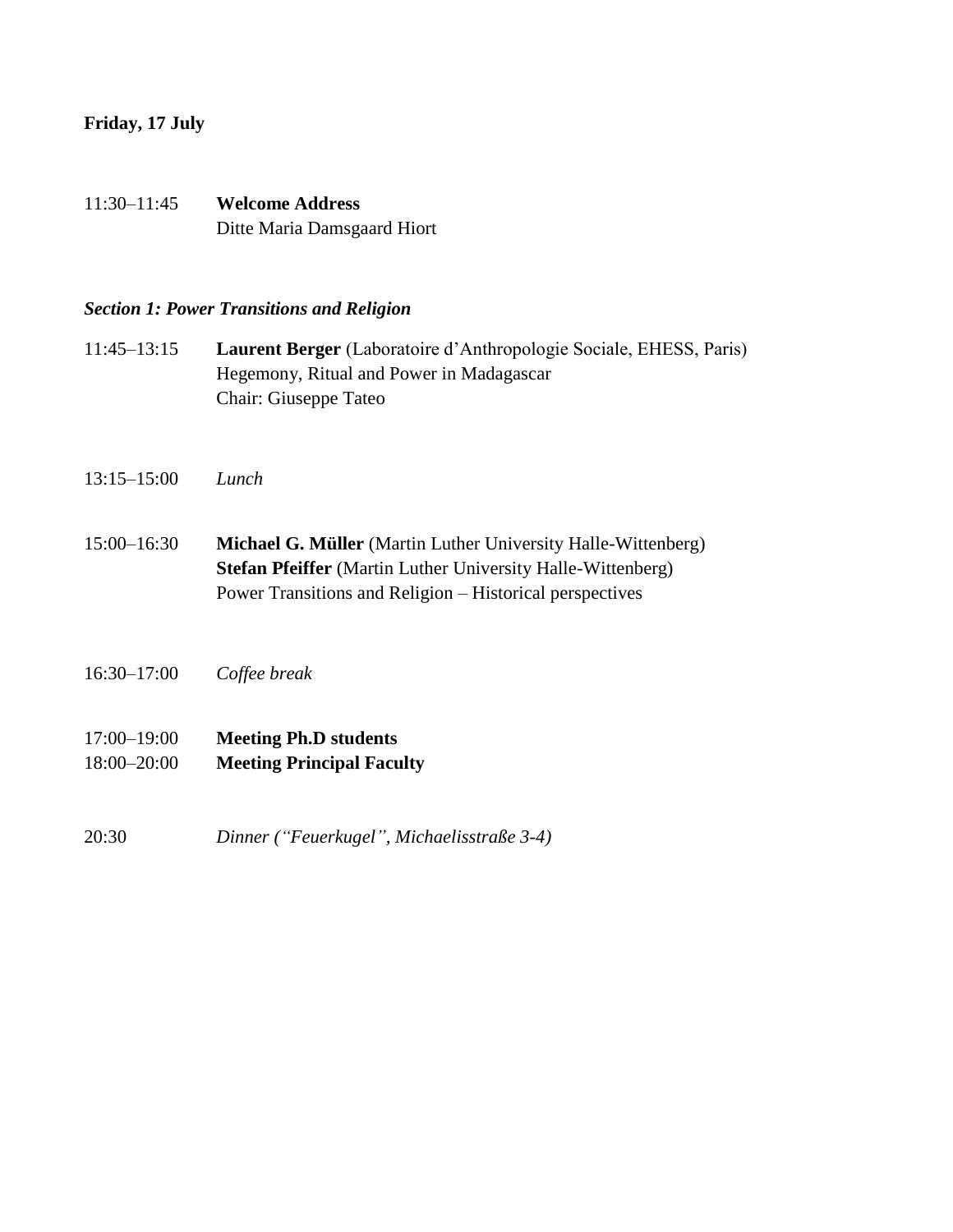## **Saturday, 18 July**

### *Section 2: The Power of (Religious) Architecture*

- 09:30–11:00 **Alexei Lidov** (Lomonosov Moscow State University) Hierotopy as a new Field of Historical Studies Chair: Elzyata Kuberlinova
- 11:00–11:30 *Coffee break*
- 11:30–12:30 **Andreas Northe** (Martin Luther University Halle-Wittenberg) The Power of (Religious) Architecture – Archaeological Perspectives Chair: Jan-Henrik Hartung
- 12:30–13:15 **Christoph Brumann** (Max Planck Institute for Social Anthropology) The Power of (Religious) Architecture – Anthropological Perspectives
- 13:15–15:00 *Lunch*

## *Section 3: Powerful Rituals?*

- 15:00–16:30 **José Jaime García Bernal** (University of Seville) Dimensions of power in public rituals in Habsburg Spain Chair: María Soledad Hernández Nieto
- 16:30–17:00 *Coffee break*
- 17:00–18:30 **Kirsten Endres** (Max Planck Institute for Social Anthropology) **François Bertemes** (Martin Luther University Halle-Wittenberg) Powerful Rituals? – Anthropological and Archaeological Perspectives
- 19:00 *Dinner* ("*Chez Laurent"*, *Michaelisstraße* 12)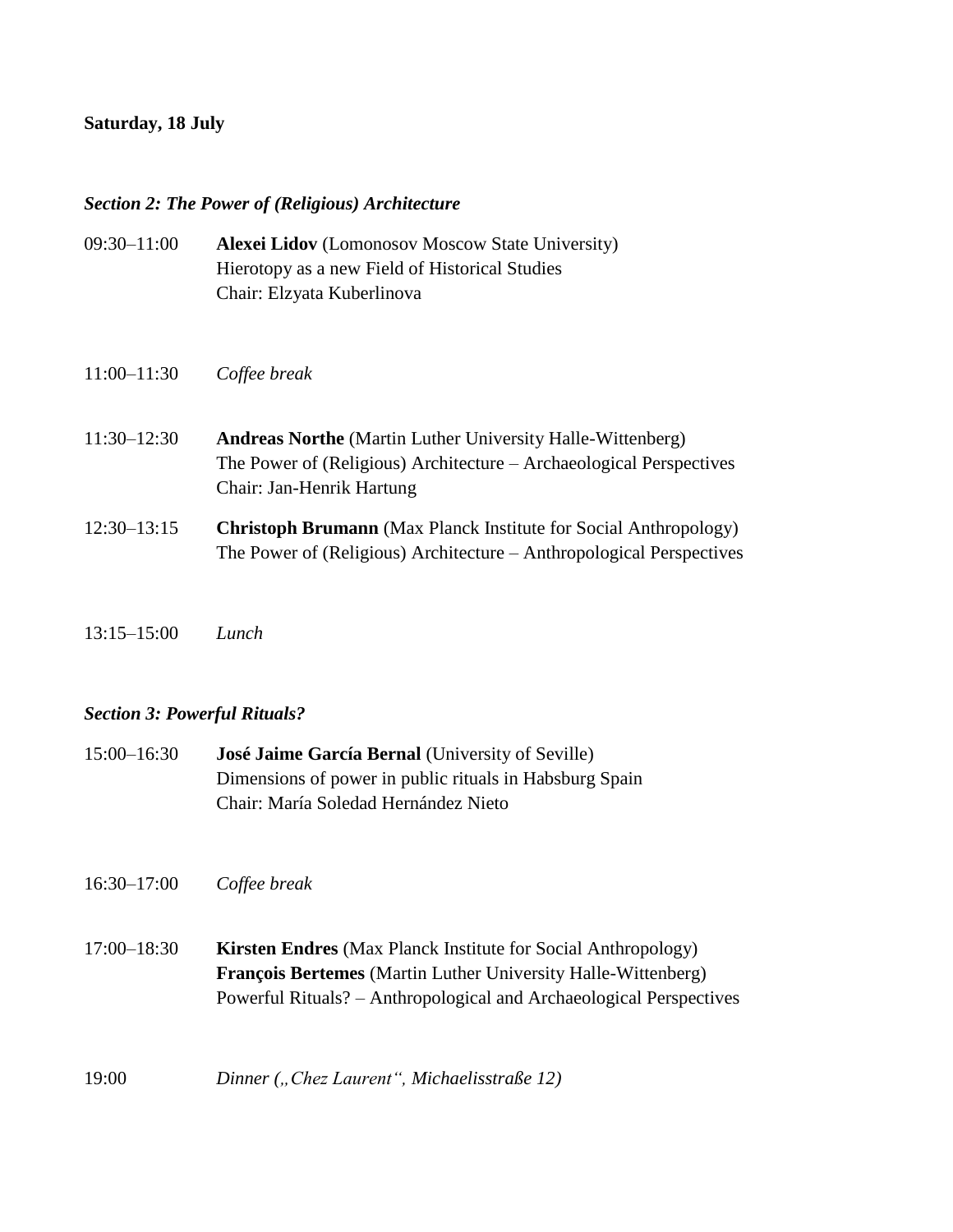## **Sunday, 19 July**

- 09:30–11:30 **Student presentations: Religion, Ritual and Power across Eurasia**
- 11:30–12:00 *Coffee break*
- 12:00–13:30 **General Assembly (Principal Faculty & Ph.D students)**